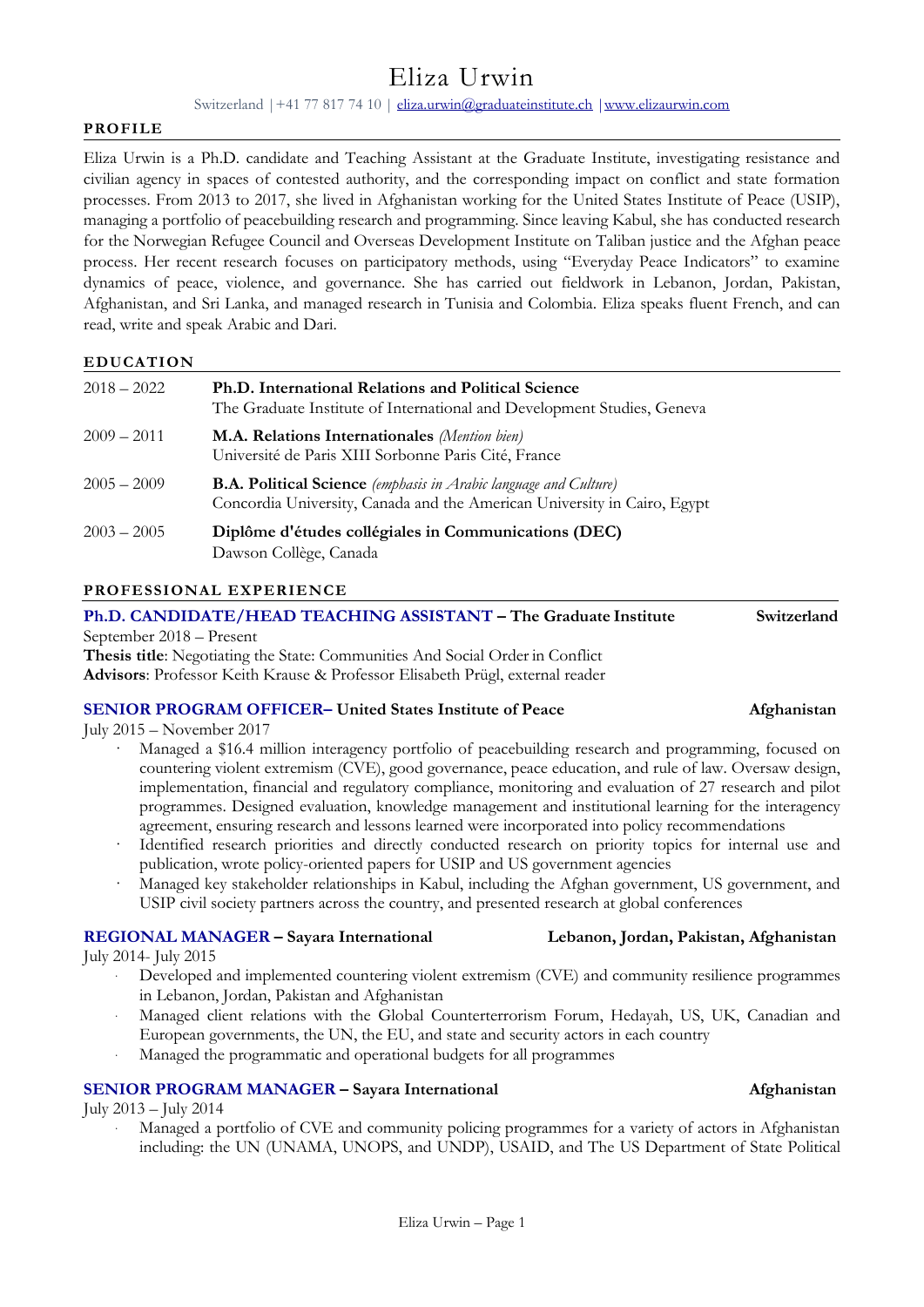Affairs Section. Designed research instruments, planned, developed and managed field research for programme evaluations

Wrote monthly, quarterly and final reports for all projects within the programme portfolio as well as other portfolios as needed; Produced safety outreach training materials for the Afghan Local Police which were subsequently integrated into the Interior Ministry permanent police training curricula

#### **RESEARCH ASSISTANT Institut de relations internationales et stratégiques France**

May 2011 – September 2011

 Researched and wrote working papers on secessionist movements in Asia, primarily in Laos, Indonesia and the Philippines for l'Institut des relations internationales et stratégiques as a part of a series of security papers for the French Department of Defense

#### **RESEARCHER - IRAN Montreal Institute for Genocide and Human Rights Studies Canada**

October 2008 –June 2009

· Analyzed Iranian media, monitoring government actions in the Islamic Republic of Iran, wrote weekly press summaries published on the official MIGS website

#### **TEACHING EXPERIENCE**

| $2018 -$ Present | Head Teaching Assistant [M.A./Ph.D. International Relations and Political Science]<br>The Graduate Institute of International and Development Studies, Geneva                                                                                                                                                                                                                                                                                 |  |  |  |
|------------------|-----------------------------------------------------------------------------------------------------------------------------------------------------------------------------------------------------------------------------------------------------------------------------------------------------------------------------------------------------------------------------------------------------------------------------------------------|--|--|--|
|                  | Courses taught or assisted: Doctoral Seminar (2019-2021), Theories and Theorists<br>International Relations, Critical Security Studies, International Political Economy,<br>Comparative Politics, Civil War and Genocide in Rwanda, Conflict in Contemporary Sub-<br>Saharan Africa, Global Partnerships, Designing and Conducting Field Research,<br>Other responsibilities: Managing the department colloquium, advising/supporting all TAs |  |  |  |
| $2016 - 2017$    | Introduction to Survey Methodology [B.A./M.A.]<br>Gawharshad Institute of Higher Education, Kabul, and Herat University, Afghanistan                                                                                                                                                                                                                                                                                                          |  |  |  |
| $2012 - 2013$    | <b>Research Methods [M.A. Political Science]</b><br>Université de Paris XIII Sorbonne Paris Cité, France                                                                                                                                                                                                                                                                                                                                      |  |  |  |
| $2012 - 2013$    | English for STEM [M.A./Ph.D. Physics, Engineering]<br>Université de Paris 6 - Pierre et Marie Curie, France                                                                                                                                                                                                                                                                                                                                   |  |  |  |
| 2009             | Global Cities [Teaching Assistant – B.A. Political Science]<br>Concordia University, Montreal, Canada                                                                                                                                                                                                                                                                                                                                         |  |  |  |
| 2007             | <b>English classes for refugees</b><br>American University in Cairo, Egypt                                                                                                                                                                                                                                                                                                                                                                    |  |  |  |

### **INSTITUTIONAL RESPONSIBILITIES**

2019 – Present Treasurer of the Board of the Association of Assistants (ADA) for the Graduate Institute 2019 – Present Head teaching assistant: organizing the departmental colloquia and advising assistants

#### **RESEARCH PROJECTS**

- 1. **[Everyday Peace Indicators](https://everydaypeaceindicators.org/)** is a research approach producing indicators of difficult-to-measure concepts such as peace, violence, and reconciliation. EPI works with communities to generate these indicators using participatory research methods, to identify indicators that communities use to assess changes in peace and conflict in their locality. As a researcher associated with EPI, I managed indicator collection on several projects. I have carried out fieldwork myself in Afghanistan, and remotely managed research teams in Tunisia and Colombia. I am in the planning phases to do so in Myanmar.
	- a. **Tunisia:** Working with the United Nations Development Program and Brandeis University, I collected indicators of peace and resilience in 21 villages in Southern Tunisia
	- b. **Colombia**: Working with Humanity United and Search for Common Ground, I trained Colombian research teams, and collected indicators of peace and reconciliation in Colombia